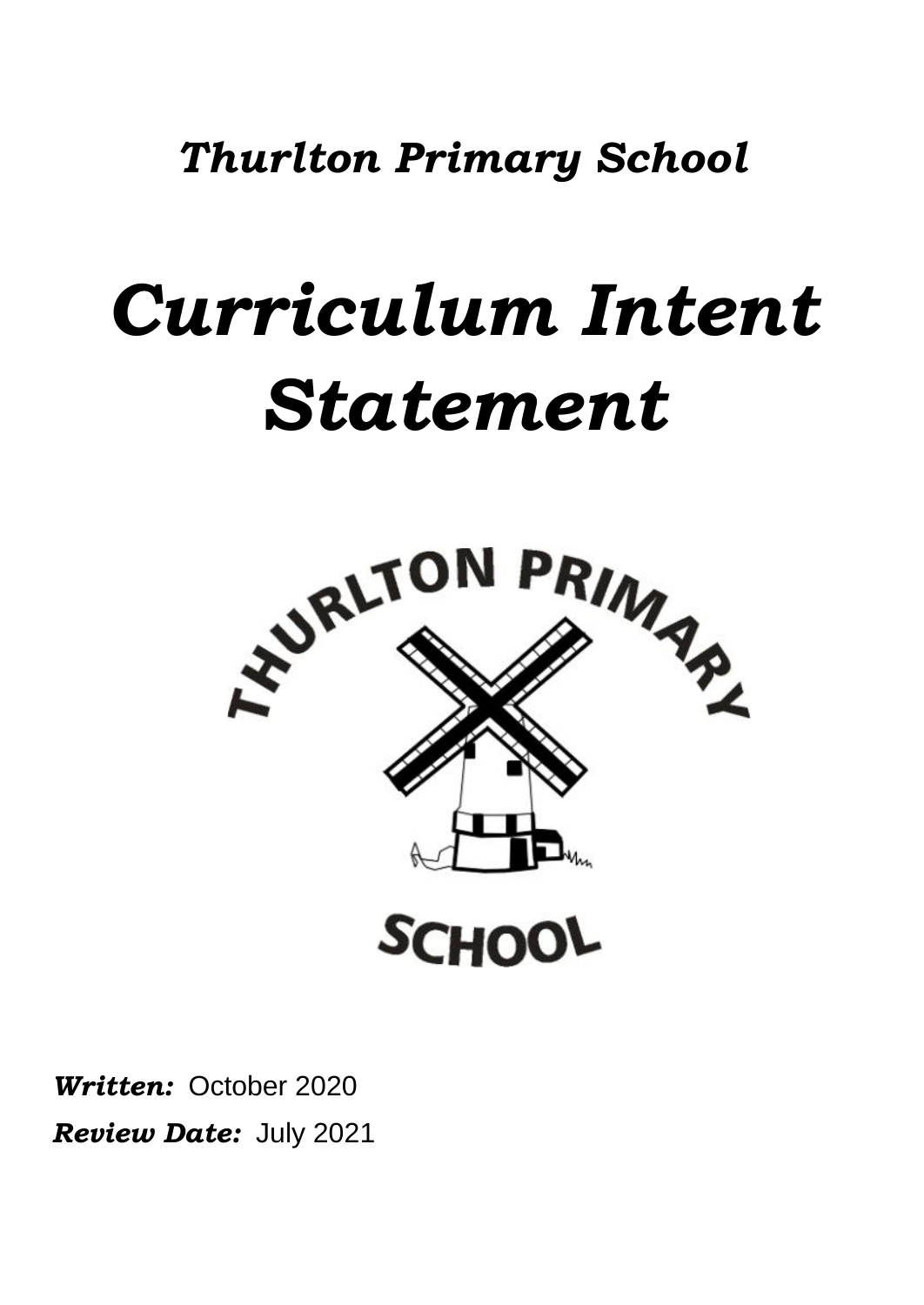# *Intent*

At Thurlton Primary our vision is to create an establishment that encourages its pupils to flourish in a safe, calm, caring and enabling environment in which each pupil's wellbeing is paramount and their developing independence is encouraged and celebrated. We want to help each child become a caring, confident and curious young person who has a passion for learning and achieving.

We seek to provide a broad, balanced differentiated curriculum and offer a wide range of exciting, challenging activities and experiences to all pupils irrespective of ability, background, ethnic origin or gender.

We will do this by supporting, guiding and inspiring our pupils through excellent teaching practices.

By working with our families we will create an aspirational school community in which everyone is valued and successes are celebrated.

As part of the Clarion Multi Academy Trust we benefit from being part of a forward thinking academic organisation and are beginning to have access to facilities and opportunities beyond a normal school's scope.

We believe that pupils learn best when home and school work together for their benefit. We firmly believe that the education of the pupils is a partnership between pupils, staff and Parents/Carers and we place a great deal of emphasis on our relationship with our Parents/Carers. Support from home is vital in maximising our pupil's chances of fulfilling their potential. In order to facilitate this partnership, we offer an open-door policy where Parents/Carers are welcome to visit school to discuss their pupils's progress with staff at a mutually convenient time. Each class has regular Parent/Carers' meetings, one per term and short written reports with Targets are sent home at the end of teach half term.

The curriculum is all encompassing to ensure the school promotes learning as well as personal growth and development. We aim to prepare pupils for the opportunities, experiences and responsibilities of adult life and to lay a firm foundation for future learning. Our aim is to encourage and support our pupils to enjoy their childhood and reach their full potential, as confident, inquisitive and successful learners and leave Thurlton Primary as fully rounded individuals.

The pupils are encouraged to adopt positive learning behaviours using the *5R's* where each animal is related to a different learning behaviour:

- *Resourceful*
- *Resilient*
- *Ready*
- *Responsible*
- *Reflective*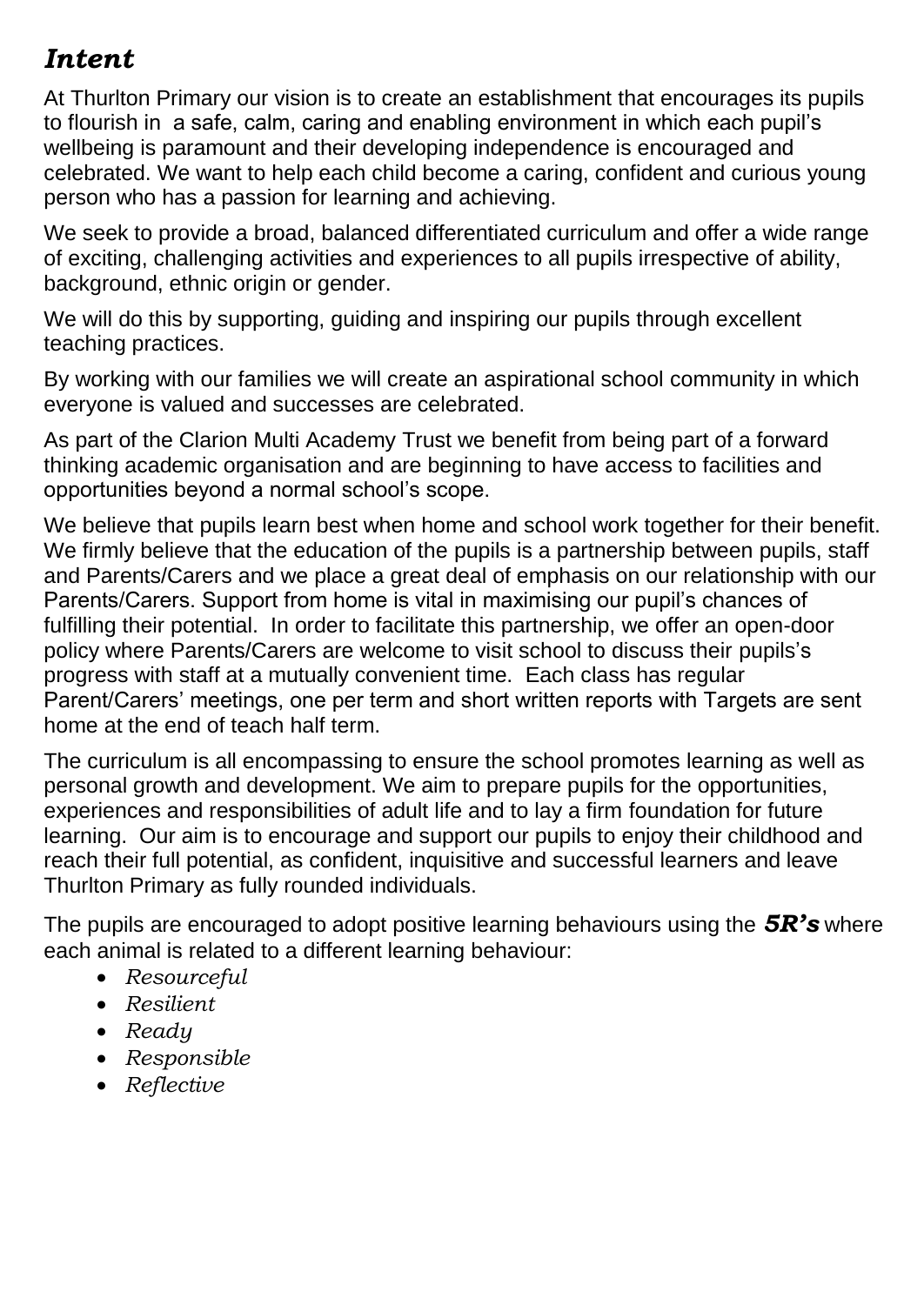# *Aims*

#### *As successful learners our pupils will:*

- Have respect for others
- Have the resilience to be keep trying and finish what they have started
- Have high expectations for themselves …to be the very best they can be

# *School Expectations*

- Staff have high expectations of themselves and all pupils.
- Teachers are expected to impart knowledge accurately and with enthusiasm which generates high levels of commitment from pupils.
- We expect pupils to make rapid and sustained progress in lessons.
- We expect teachers to support pupils in developing independence.
- We expect teachers to systematically check understanding, intervening in a timely manner when needed.
- We expect pupils to be challenged.
- We expect teachers to regularly provide high quality marking and constructive feedback to pupils.

# *Implementation*

# *Effective Teaching*

At Thurlton Primary School we want our pupils to enjoy learning through involvement in a meaningful, purposeful and relevant curriculum that develops lively, enquiring minds and gives pupils skills for life. We use themes and topics to inspire learning, combined with discrete teaching of specific statutory content. We embrace a pedagogy of *Tailored Learning*; an approach which expects all pupils to work towards the National Expectation and to fulfil their promise and potential. High expectations of progress apply equally to pupils working above, at, or below age-related expectations, including those who have been identified as having special educational needs. There is an expectation of participation, fulfilment and success; and teaching and learning is characterised by ambitious objectives, challenging personal targets, tailored intervention to keep pupils on trajectory and formative and summative assessment is used to check and maintain progress. There are clear plans to support those who are struggling to maintain trajectory. The teacher's priority is to support pupils so that they can keep up with the pace of learning and make good rates of progress.

# *Key Foci for Effective Teaching:*

# **1.** *Quality first teaching*

- $\bullet$  Highly focused lesson design with sharp objectives;
- High demands of child engagement with their learning;
- High levels of interaction for all pupils;
- Appropriate use of teacher questioning, modelling and explaining;
- Emphasis on learning through dialogue;
- An expectation that pupils will develop RESILIENCE and accept RESPONSIBILITY for their own learning and work independently;
- Regular use of encouragement and praise to motivate pupils.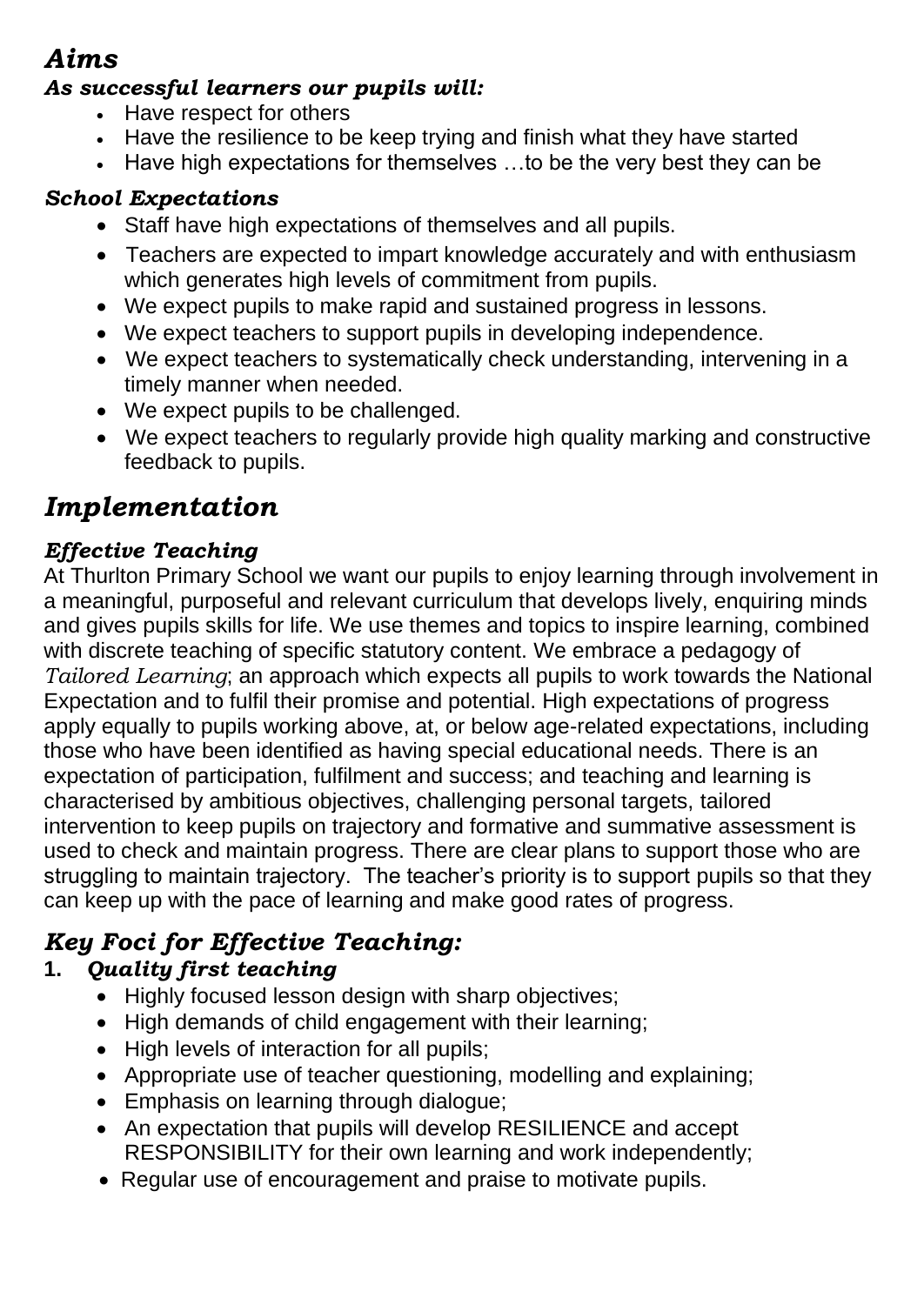# *2. Target setting*

- Individual pupils progress tracked;
- Strengths and weaknesses identified supporting planning and intervention
- Data collected on a regular basis and used to inform further planning, teaching and intervention.
- Pupils have regular opportunities to discuss their progress. Teachers actively involve pupils in identifying and reviewing their progress towards their next steps.
- Teaching, interventions and revision programmes are adjusted in the light of progress pupils make;
- Parents/Carers regularly are regularly updated on their child's progress in a variety of ways including regular short reports, Parent/Carer Evenings and Come, Look and Share afternoons.

#### *3. Focussed assessment*

- Tailored assessment and tracking of pupils performance takes place to inform classroom practice allowing pupils to make good progress and close attainment gaps;
- Assessment for Learning (AfL) evident across the school learning objectives, learning outcomes, success criteria, self and peer evaluation

#### *4. Intervention*

- Individuals and groups who are not making sufficient progress are identified;
- Provision for intervention is mapped according to need;
- Detailed plans are put into place;
- Interventions are evaluated and relevant adjustments are made;
- Pupil Progress meetings are held to discuss current and future interventions engaging in dialogue around the impact of interventions, potential barriers and further actions required.

#### *5. Learning environment*

- Organisation of the classroom/learning environment adapted to the pupils learning needs;
- The use of learning resources and ICT developed to allow pupils to work independently and successfully;
- Make effective use of other spaces O*utdoor classroom, ICT suite, hall space*;
- Displays to be a mixture of celebration of pupils work, supportive resources and information.

# *6. Curriculum organisation*

- The curriculum is designed as a Rolling Programme which caters for the needs and interests of a full range of learners including:
	- *Learners with learning difficulties, including those with speech, language and communication needs or learners with social, emotional and behavioural difficulties*
	- *Learners who are learning English as an additional language*
	- *Boys and girls*
	- *Pupils who are in care*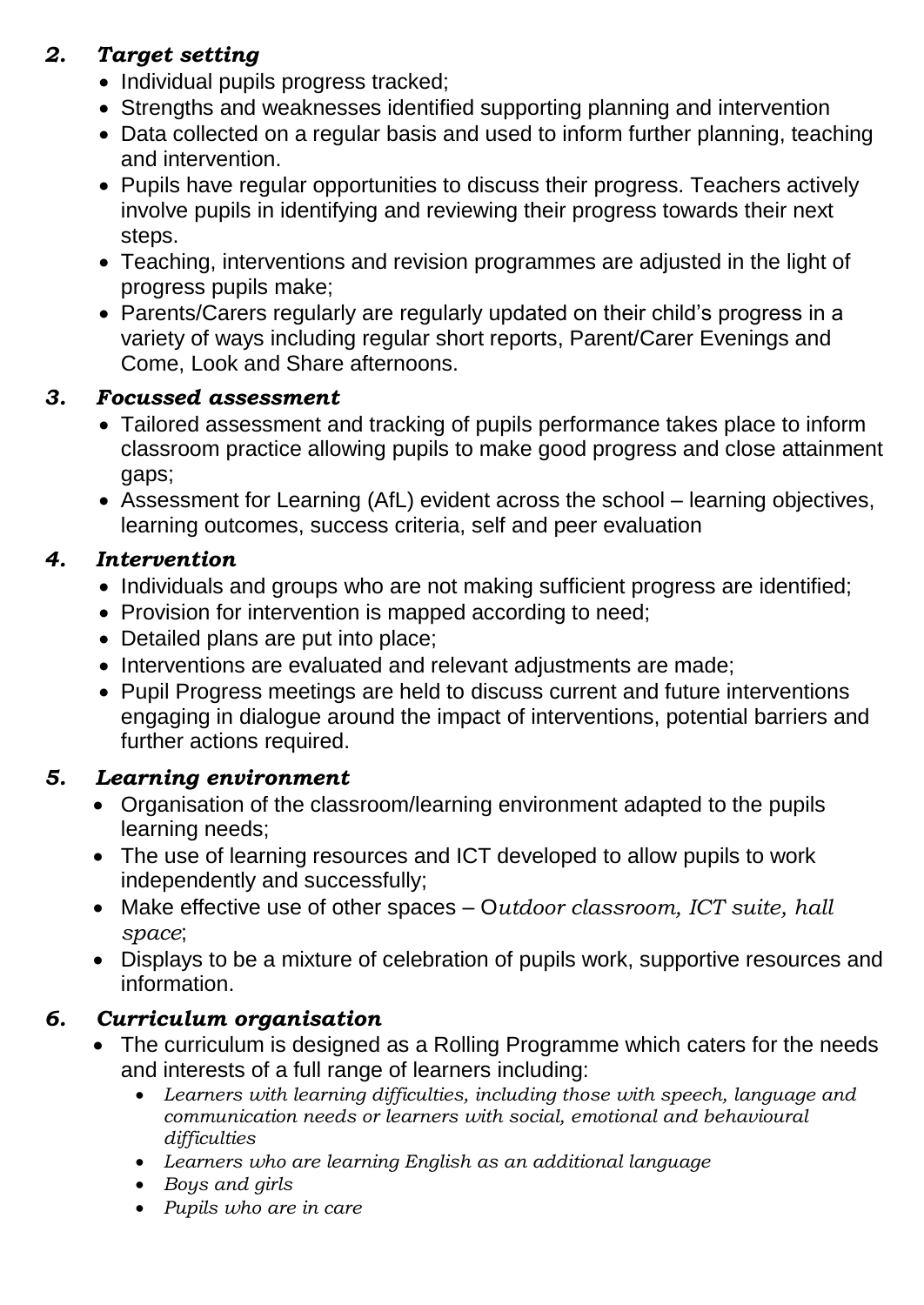# **7***. Extended curriculum*

- We ensure access for all:
- Parents/Carers, as well as the wider community, are involved in extended provision;
- Access to other services is provided or arranged, including health and social services.

# *8. Supporting pupils wider needs*

- Thurlton Primary maintains close communication with Parents/Carers;
- We develop and maintain multi agency links to support vulnerable pupils;

# *EFFECTIVE LEARNING*

We acknowledge that people learn in different ways and we recognise the need to develop pedagogies which enable all pupils to learn in ways which suit them. We offer ways for pupils to learn in different ways including:

- investigation and problem solving;
- open ended tasks;
- child initiated and audit directed learning;
- reasoning;
- research and finding out, with independent access to a range of resources;
- group work, paired work and independent work;
- effective questioning;
- presentation and drama;
- use of ICT:
- visitors and educational visits;
- creative activities, designing and making;
- use of multimedia, visual or aural stimulus;
- participation in physical or athletic activity;
- homework.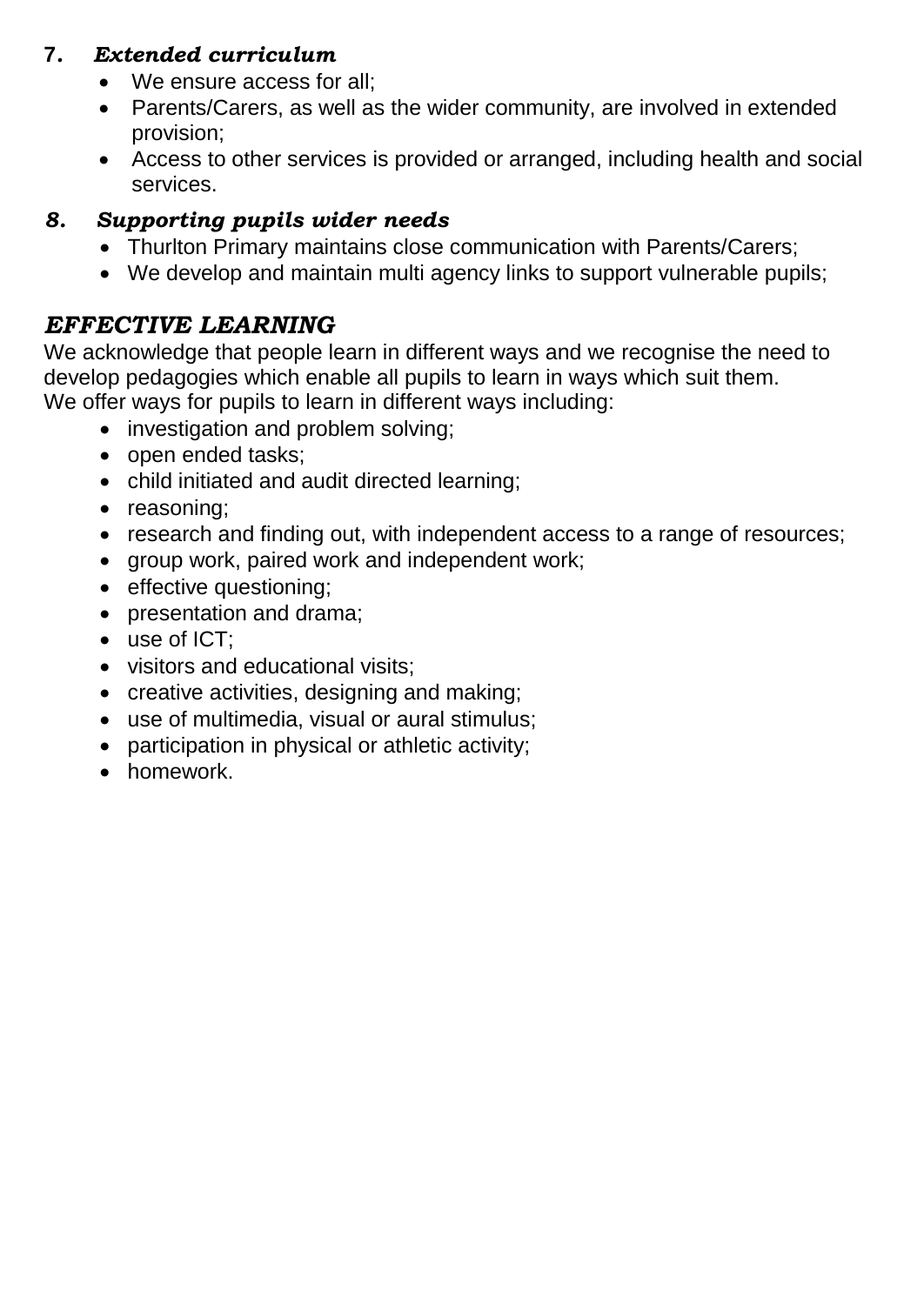# *OUR CURRICULUM*

#### *EYFS Curriculum*

In *Reception* we follow the Early Years Statutory Framework for the Early Years Foundation Stage, published in March 2014 by the DfES. This Framework specifies the requirement for learning and development in the Early Years and provides specific areas of learning we must cover in our curriculum. These areas are:

- Personal, Social and Emotional Development
- Physical Development
- Communication and Language development
- Literacy
- Mathematics
- Understanding the World
- Expressive Arts and Design

A vital aspect in the development of essential knowledge and skills is the use of continuous provision. This means that pupils are using and developing certain skills throughout the year on a daily/weekly basis. Continuous Provision practice and principles begin in Early Years Foundation Stage and support pupils to develop key life skills such as independence; innovation; creativity, enquiry; analysis and problem solving. Pupils learn in an imaginative, play-based environment, both indoors and outdoors, and that the prime areas provide a focus for learning skills and experiences. There will be role-play, story sessions, development of number and handwriting skills as well as lots of opportunities for speaking and listening and the development of communication and social interaction.

#### *English*

Literacy is at the heart of our curriculum. It is a valuable tool that is used broadly across the curriculum. Literacy enables pupils to access other areas of the curriculum. At Thurlton the pupils are given real life opportunities in which to use their Literacy skills. English is taught in a cross curricular way linking up with other areas of the curriculum. Phonics is the beginning of Literacy in the Early Years Foundation Stage and the pupils are able to recognise and write letters from an early age. We base our phonics on the RWI way of teaching. By teaching systematic synthetic phonics pupils make good progress. By teaching our pupils to speak fluently taking into account correct pronunciation we enable them to communicate widely with others. We also teach pupils to expand their vocabulary throughout the exciting topics that are offered. Additionally, pupils are taught how to ask questions using a confident manner. We aim to instill a complete love of reading from the early ages. Pupils are exposed to a wide variety of texts and book. This love of reading has a positive impact on spiritual, moral, social and cultural skills. Pupils will be heard reading both individually and in a Guided Group. We also have a school Reading Dog who supports pupils with their reading.

By teaching our pupils to write we offer them opportunities to express themselves creatively and also show their understanding of the world around them. We develop writing skills so that our pupils have the stamina and ability to write, encouraging them to meet the expected standard required. To support pupils with both independent and shared writing we provide a wide range of stimuli including books, films, drama and art.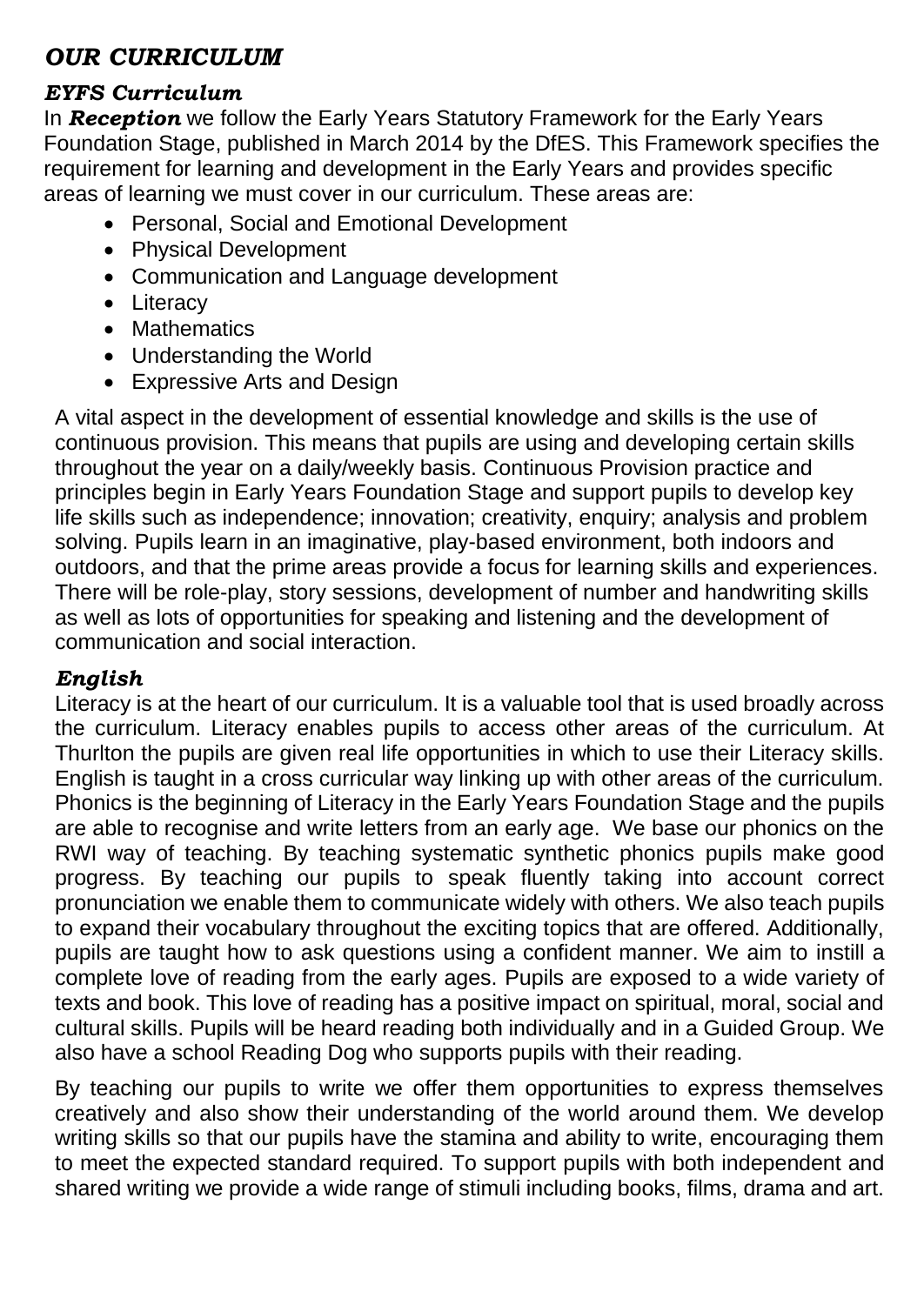Writing is also included in Topic lessons. We take pride in enable the pupils to aim for the best presentation with their handwriting and like to ensure that this is consistent across the school. Writing is celebrated in a variety of ways including *Celebration Assembly*, *Handwriting Competition Awards*, visits to other classrooms to *show off*  their work. A range of extra activities are used to promote Literacy within the school including *World Book Day* and *Travelling Book Fair with Hot chocolate* and *Bedtime story evening*.

National Curriculum English Programmes of Study: [https://www.gov.uk/government/publications/national-curriculum-in-england-english-programmes-](https://www.gov.uk/government/publications/national-curriculum-in-england-english-programmes-of-study/national-curriculum-in-england-english-programmes-of-study) [of-study/national-](https://www.gov.uk/government/publications/national-curriculum-in-england-english-programmes-of-study/national-curriculum-in-england-english-programmes-of-study)

[curriculum-in-england-english-programmes-of-study](https://www.gov.uk/government/publications/national-curriculum-in-england-english-programmes-of-study/national-curriculum-in-england-english-programmes-of-study)

#### *Mathematics*

Maths should excite, enthuse and inspire pupils to explore the mathematical world around them. Not only does it provide the vital number, shape, measuring and datahandling skills necessary for future employment but it also opens the doors to exciting possibilities of science, technology and engineering allowing pupils to follow in the footsteps of Newton, Babbage and Brunel. The study of Maths develops pupils's knowledge of historical mathematical concepts that have been developed over centuries while also encouraging them to explore and develop their own models as well as explaining their reasoning using mathematical language.

Maths lessons should challenge and engage pupils so that they endeavour to become more efficient and accurate mathematicians. Maths should as far as possible be taught in real life contexts so that pupils are able to appreciate the significance of the skills that they are learning.

We use cross curricular opportunities to develop pupils' mathematical fluency. Our pupils understand the importance of mathematics, are encouraged to be confident in maths and to apply the skills that they learn to simple problem solving. The activities cover a wide range of mathematical knowledge, many with an emphasis on practical work. In each lesson there is a short and simple mental maths session. We build on skills and understanding in a step by step and progressive way and continue to develop place value, the four number operations and the understanding of fractional parts. National Curriculum Mathematics Programmes of Study:

[https://www.gov.uk/government/publications/national-curriculum-in-england-mathematics-](https://www.gov.uk/government/publications/national-curriculum-in-england-mathematics-programmes-of-study) [programmes-of-study](https://www.gov.uk/government/publications/national-curriculum-in-england-mathematics-programmes-of-study)

#### *Science*

Science will be taught as a separate lesson but will be linked to our topic work where appropriate. We encourage our pupils to be curious about natural phenomena and to be excited by the process of understanding the world around them. Key scientific terminology will be introduced each lesson and knowledge will be built upon throughout the school. Pupils will be encouraged to work scientifically and will able to carry out simple tests and experiments using equipment and to gather and record data. Whilst at Thurlton Primary, pupils will learn about plants, animals including humans, materials, seasonal change, habitats, rocks, light, forces, states of matter, sound, electricity, earth and space and evolution and inheritance.

Close links with Hobart High school (part of the Clarion Academy Trust) will enhance the delivery of our science curriculum.

National Curriculum Science Programmes of Study:

[https://www.gov.uk/government/publications/national-curriculum-in-england-science-](https://www.gov.uk/government/publications/national-curriculum-in-england-science-programmes-of-study/national-curriculum-in-england-science-programmes-of-study#key-stage-1) [programmes-of-study/national](https://www.gov.uk/government/publications/national-curriculum-in-england-science-programmes-of-study/national-curriculum-in-england-science-programmes-of-study#key-stage-1)[curriculum-in-england-science-programmes-of-study#key-stage-1](https://www.gov.uk/government/publications/national-curriculum-in-england-science-programmes-of-study/national-curriculum-in-england-science-programmes-of-study#key-stage-1)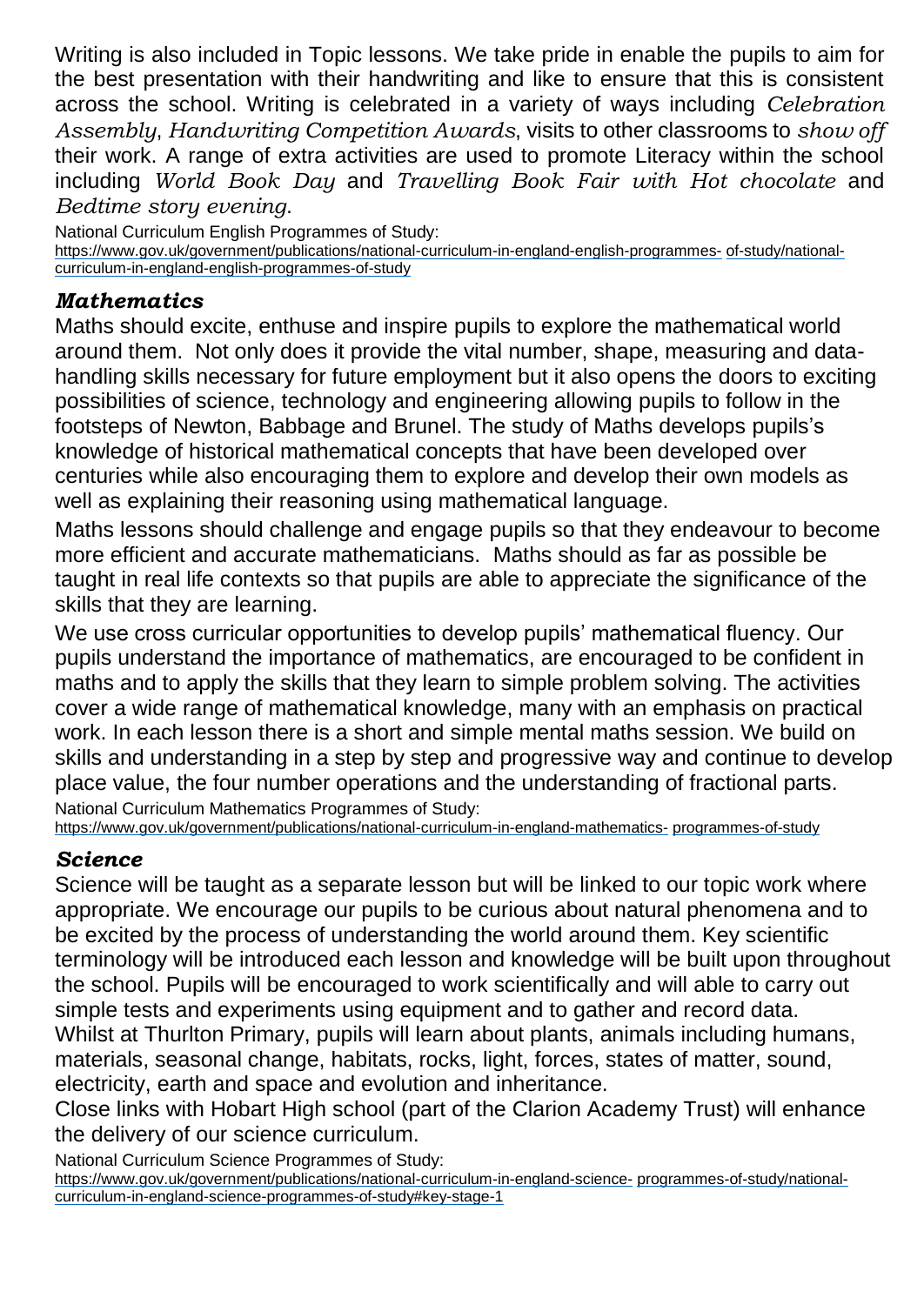# *Art and Design*

Art has a very important place in our curriculum. We see art as a vehicle for creativity and individual expression and it provides opportunities for collaborative work. It is an important form of cultural expression and, therefore, has significance and meaning for all our pupils. Our teaching provides an understanding of all the diverse art forms so that the pupils experience drawing, painting, collage, textiles, 3D designs, printmaking and digital media.

We are looking to begin to hold *Art Days* with a whole school focus on one artist or painting and we include art in our themed weeks.

Our Design/Technology lessons encourage the designing and making of products to solve real and relevant problems. Our pupils learn to select from and use a wide range of materials and components, including construction materials, textiles and ingredients, according to their characteristics.

National Curriculum Art Programmes of Study

[https://www.gov.uk/government/publications/national-curriculum-in-england-art-and-design-](https://www.gov.uk/government/publications/national-curriculum-in-england-art-and-design-programmes-of-study) [programmes-of-study](https://www.gov.uk/government/publications/national-curriculum-in-england-art-and-design-programmes-of-study)

#### *Drama*

Drama is used as a key tool in developing oral skills, vocabulary development, building confidence and self- esteem, and as an essential tool in developing imaginative, expressive, and persuasive spoken and written language. *Hot seating*, and *Response in Role* drama techniques are used in English lessons aid the development of speaking and listening, reading and writing skills.

Imaginative role play is fundamental to developing the whole child, not just in Early Years and KS1 education but also as they pupils develop. Our curriculum provides opportunities to perform to wider audiences through assemblies and events around key festivals. There are increasing opportunities for our pupils to perform as they progress through the school.

#### *Computing*

Though in Key Stage 2 we have discreet timetable time for the development of ICT skills our approach is to integrate ICT into all lessons: the use of laptops and other hardware such as cameras and iPads is as much part of our learning tools as pencils and pens.

Subject specific software, from one-off programs to learning platforms, support teaching and learning across all years.

The pupils develop their skills, starting in Reception with mouse control, keyboard skills, saving and printing work. They draw pictures, write and use the internet to carry out research. They then progress to more complex skills such as data analysis and coding.

Pupils are taught to use technology safely and identify where to go for help and support when they have concerns.

National Curriculum Computing Programmes of Study: [https://www.gov.uk/government/publications/national-curriculum-in-england-computing-](https://www.gov.uk/government/publications/national-curriculum-in-england-computing-programmes-of-study) [programmes-of-study](https://www.gov.uk/government/publications/national-curriculum-in-england-computing-programmes-of-study)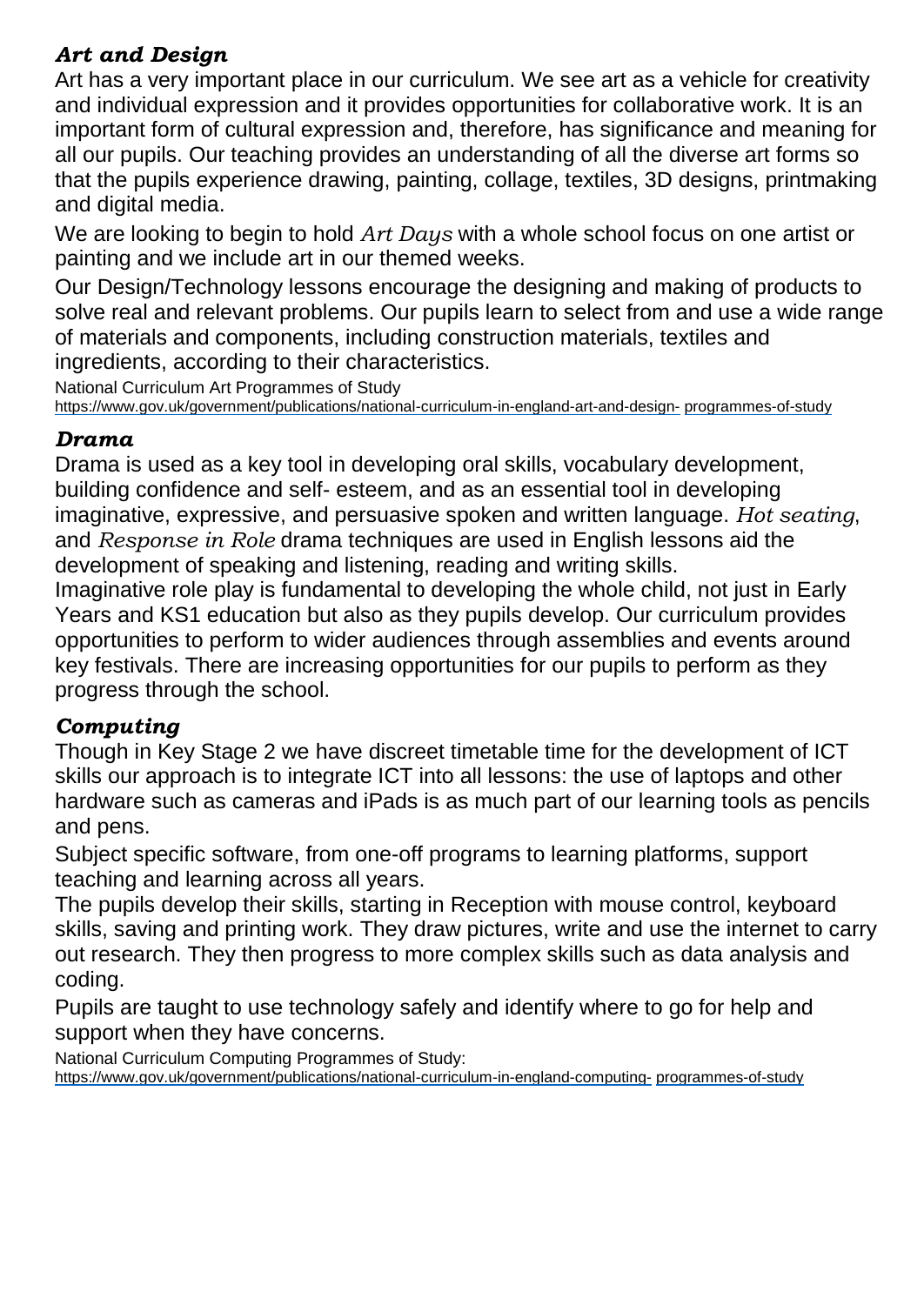#### *Modern Foreign Language*

From Year 3 to Year 6 we teach Spanish, German and French on a rolling program to all pupils. Our approach is to make learning a new language fun and use the Early Start resources.

Young pupils are very receptive to learning a new language; they like to mimic pronunciation and they can easily pick up and duplicate new sounds. They feel a real sense of accomplishment when they learn to say something new.

We will have discreet lessons on the timetable but we will also integrate the foreign language into the everyday routine.

National Curriculum Language Programmes of Study [https://www.gov.uk/government/publications/national](https://www.gov.uk/government/publications/national-curriculum-in-england-languages-progammes-of-study)[curriculum-in-england-languages-](https://www.gov.uk/government/publications/national-curriculum-in-england-languages-progammes-of-study) [progammes-of-study](https://www.gov.uk/government/publications/national-curriculum-in-england-languages-progammes-of-study)

#### *Music*

The Curriculum meets the different objectives and is based on relevant music associated with the topics being taught at that time. Music is a powerful medium, it has the ability to move, uplift and motivate. Music is enjoyed throughout the school.

Music is planned with emotional response at the very heart and is used broadly across the curriculum. Music plays an important part in the daily lives of our pupils from singing songs in each class to music linked to spiritual, moral and cultural themes in assemblies. In music lessons pupils use their voices expressively and creatively by singing songs and speaking chants and rhymes. Weekly Singing Assembly provides an opportunity to practise singing and within these assemblies there are links to British Values and SMSC.

The music curriculum at Thurlton Primary school gives pupils opportunities to listen to and respond to a variety of musical styles. Pupils learn about the history of music linked to various topics. The work on musical composition supports our collaborative ethos and enables pupils to express themselves creatively within a group. We aim to ensure that pupils are able to reflect on their musical preferences.

National Curriculum Music Programmes of Study: [https://www.gov.uk/government/publications/national-curriculum-in-england-music-programmes-](https://www.gov.uk/government/publications/national-curriculum-in-england-music-programmes-of-study) [of-study](https://www.gov.uk/government/publications/national-curriculum-in-england-music-programmes-of-study)

# *Physical Education (PE)*

PE is delivered by a Specialist Teacher (CFS) or a member of staff. PE sessions are both indoor and outdoor across all age groups. They focus on mastering basic movements including running, jumping, throwing and catching, as well as developing balance, agility and co-ordination. Pupils are encouraged to participate in team games and to develop simple tactics for being an effective team member.

Key Stage 2 pupils visit other facilities including the local swimming pool at Hobart High School. Swimming is introduced to the timetable from Key Stage 2.

We ensure wider participation in the community by involvement in interschool sports and swimming tournaments (SSP and Cluster) and competitions. These competitions are designed to include all pupils across the primary age range.

PE Programmes of Study:

[https://www.gov.uk/government/publications/national-curriculum-in-england-physical-education-](https://www.gov.uk/government/publications/national-curriculum-in-england-physical-education-programmes-of-study) [programmes-of-study](https://www.gov.uk/government/publications/national-curriculum-in-england-physical-education-programmes-of-study)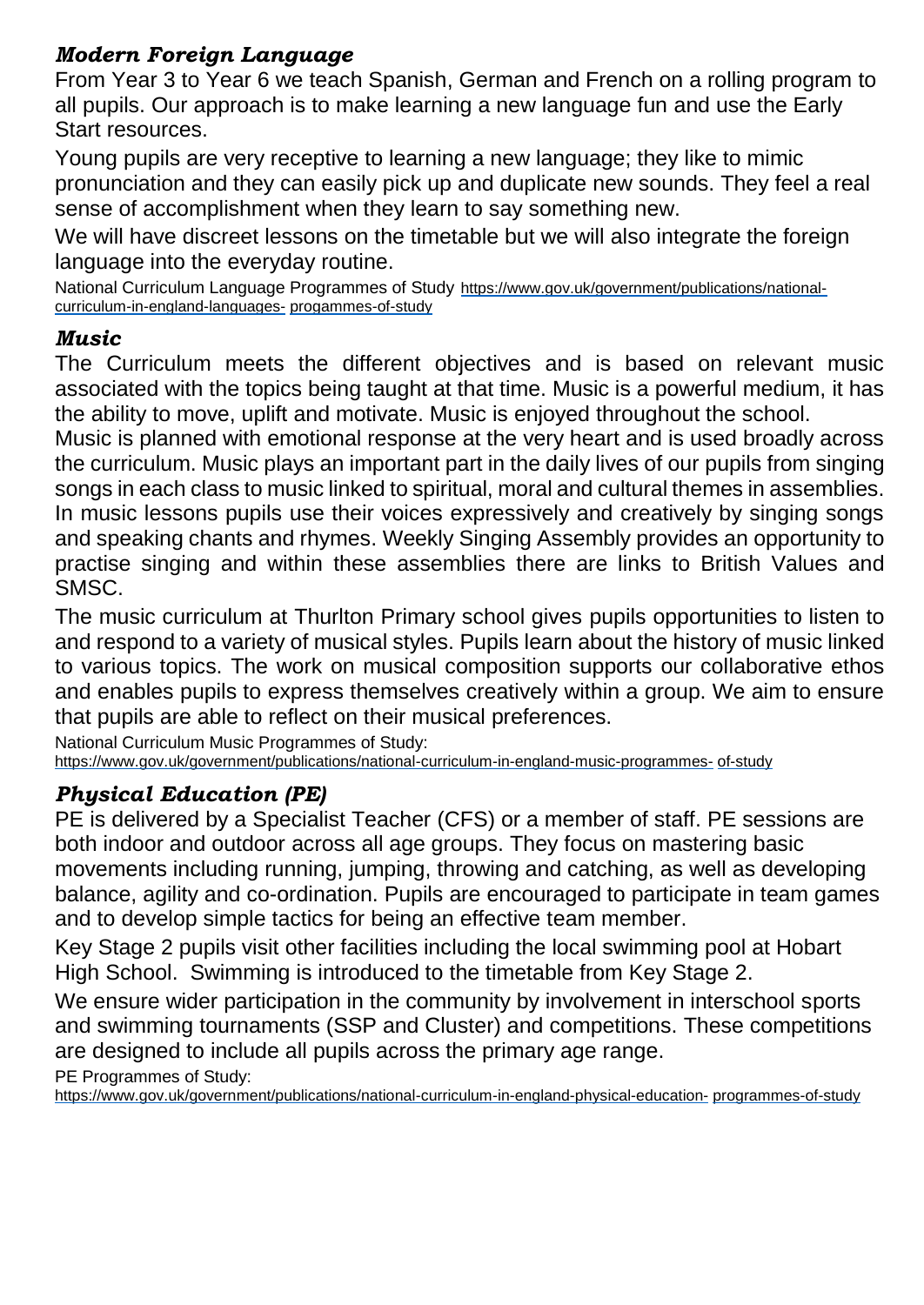# *Personal, Social, Health and Education (PSHE)*

PSHE is a planned programme of learning through which pupils acquire the knowledge, understanding and skills they need to manage their lives.

As part of a whole school approach PSHE develops the qualities and attributes pupils need to thrive as individuals, family members and members of society. It prepares them to manage many of the most critical opportunities, challenges and responsibilities they will face growing up in such rapidly changing and challenging times. It also helps them to connect and apply the knowledge and understanding they learn in all subjects to practical, real-life situations while helping them to feel safe and secure enough to fulfil their academic potential.

In lessons we actively promote British Values of Democracy, the Rule of Law, Individual Liberty, and Mutual Respect and Tolerance of those with different faiths and beliefs to prepare our pupils for life in modern day Britain. Citizenship lessons enable our pupils to understand the British democratic process and how to effect peaceful changes in society.

All our year groups have timetabled PSHE time but we encourage a cross-curricular approach to the development of PSHE skills and understanding. Class discussion time is used to listen to others and to be heard with the help of class friends. Pupils learn about similarities and differences between people and cultures. They participate in a variety of cultural events such as Diwali, Hanukkah, Shrove Tuesday and Shavuot. Planting and growing things are important aspects of our PSHE curriculum and we link this to an understanding of healthy eating. All pupils are taught using the *Jigsaw* programme.

National Curriculum PSHE programmes of Study [https://www.gov.uk/government/publications/personal-social](https://www.gov.uk/government/publications/personal-social-health-and-economic-education-pshe)[health-and-economic-education-](https://www.gov.uk/government/publications/personal-social-health-and-economic-education-pshe) [pshe](https://www.gov.uk/government/publications/personal-social-health-and-economic-education-pshe)

# *Religious Education*

We base our RE curriculum on a Discovery approach. We ensure that RE coverage is in line with the curriculum objectives and time requirements needed.

Through RE pupils are able to learn about different religions, beliefs and values. It is of paramount importance that pupils recognise similarities and differences between religions and cultures. Additionally, it is important that these differences should be celebrated. We enable pupils to reflect on and question their own beliefs and values.

Here at Thurlton Primary School we ensure that enjoyment is at the heart of RE enabling pupils to explore different religions through stories, art and drama. RE helps to develop a sense of identity and belonging, promoting a mutual respect in a diverse society and global community by studying a broad range of different religions and beliefs. We will not convert or steer pupils towards a particular religious belief. They are will also be aware that some people have no attachment to religious beliefs and follow secular philosophies.

Religious Education DfE Guidance

[https://www.gov.uk/government/publications/religious-education-guidance-in-english-schools-non-](https://www.gov.uk/government/publications/religious-education-guidance-in-english-schools-non-statutory-guidance-2010) [statutory-guidance-](https://www.gov.uk/government/publications/religious-education-guidance-in-english-schools-non-statutory-guidance-2010)[2010](https://www.gov.uk/government/publications/religious-education-guidance-in-english-schools-non-statutory-guidance-2010)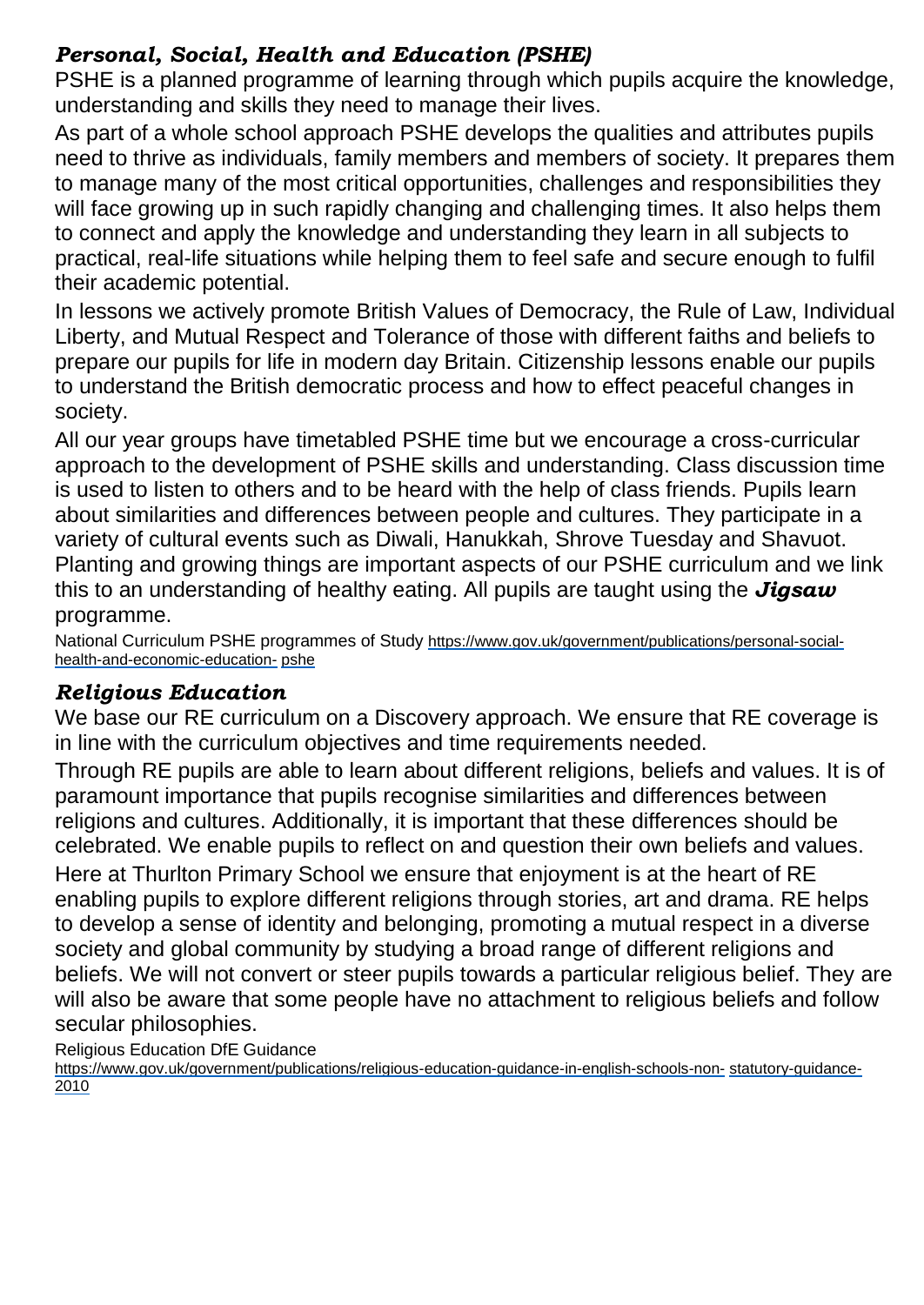#### *Humanities*

We use topics to deliver humanities subject skills and understanding. Our topic based programme is balanced and planned to be age appropriate across the years. Plans are produced to show how each area is taught and how the knowledge and skills covered links to other parts of the curriculum. It is important to us that Art, Music, English and where appropriate Maths and Science are linked in Humanities teaching. So, for example, a history Romans topic could include urn making in Art, catapult construction in Design/Technology and catapult testing and measuring in Maths and Science.

Our Curriculum uses History and Geography base in focused terms so that location and place knowledge, weather and climate skills and knowledge and about significant historical events, people and places in our own locality is taught.

Humanities time also provides further opportunities to learn about people and cultures. Trips are chosen to support pupils' learning and to enhance the curriculum. Humanities Programmes of Study:

<https://www.gov.uk/government/publications/national-curriculum-in-england-geography-programmes-of-study> [https://www.gov.uk/government/publications/national-curriculum-in-england-history-programmes-](https://www.gov.uk/government/publications/national-curriculum-in-england-history-programmes-of-study) [of-study](https://www.gov.uk/government/publications/national-curriculum-in-england-history-programmes-of-study)

# *ENRICHMENT*

We are committed to the broadest educational offering, and that means looking beyond the National Curriculum. A very successful enrichment programme that draws upon a wide range of adult skills is offered through school trips, visiting specialists and themed days and weeks. The programme is planned throughout the year.

# *TRIPS AND VISITS*

We plan a series of trips throughout the year for each year group. The trips are directly linked to our topic work, a 3D Rules OK! Art topic would be linked to a trip to the Sainsbury's Centre for Visual Arts in order to allow pupils to see art work, sculptures and to work with an artist in residence.

We organise residential trips for our Year 4/5/6 pupils.

# *WORKSHOPS AND SPECIALISTS*

Each year group will take part in a variety of workshops throughout the academic year. These will link to their topic work or to a whole school theme. We invite specialists from a range of outside agencies: *Rubicon, NSPCC, RNLI* and *Dog Safety training*. We undertake an informal audit of parental skills each year and this enables us to form connections with new organisations or to facilitate a workshop/talk led by a Parent/Carer (either for staff or for pupils).

# *THEMED DAYS AND WEEKS*

We also have themed days and weeks throughout the year e.g. *Safety Week* including *Anti Bullying Week*. These may be designed to fit with national initiatives, *World Maths Day* or to match with events in the UK, *a national election* and also to highlight our curriculum subjects, *Art Day.*